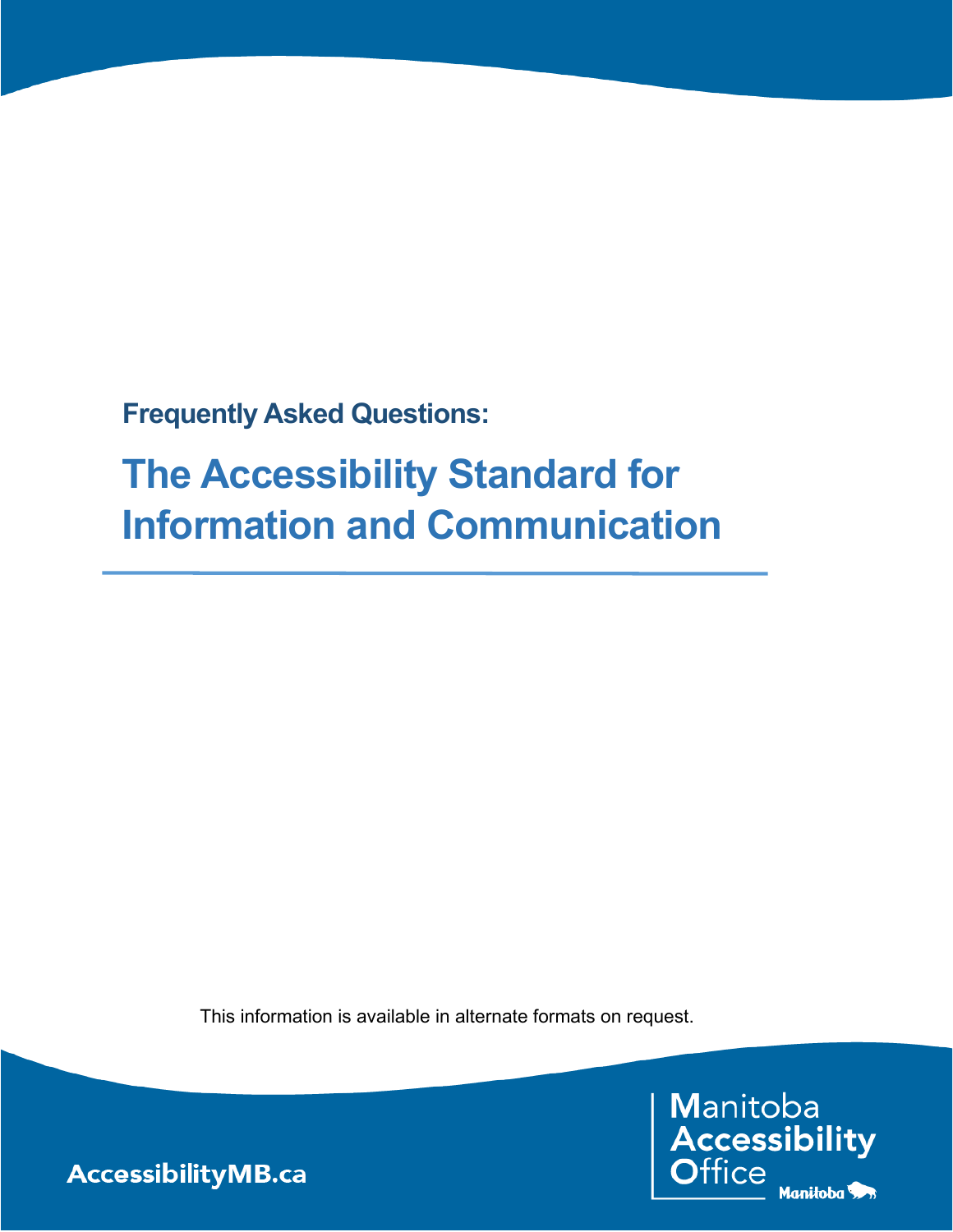## **1. What is the Accessibility Standard for Information and Communication?**

The Accessibility Standard for Information and Communication is the third regulation under [The Accessibility for Manitobans Act \(AMA\).](https://web2.gov.mb.ca/laws/statutes/ccsm/a001-7e.php) The purpose of the standard is to remove and prevent barriers that exist digitally, in print, or through interactions with technology or people.

The standard outlines what organizations must do, and by when, to provide information in an accessible way to all Manitobans, including people with disabilities. Similar to other accessibility standards, the goal of this standard is to promote greater independence and inclusion for people with disabilities.

## **2. Who needs to follow the Accessibility Standard for Information and Communication?**

The standard applies to all organizations in Manitoba with one or more employees. There are different deadlines to meet the standard's requirements, depending on the type of organization. [See question 3 below for deadlines.](#page-1-0)

#### <span id="page-1-0"></span>**3. When does my organization have to comply?**

Some sectors have more time than others to comply with the standard. The sector you work in will determine when you need to comply.

 $\checkmark$  May 1, 2023: The Manitoba government

#### **May 1, 2024: Public sector organizations, large municipalities, libraries and educational institutions**

- Public sector organizations include Crown corporations, regional health authorities, Manitoba's 10 largest municipalities and government agencies, boards and commissions.
- Libraries include municipal, regional and City of Winnipeg libraries. Libraries also include libraries within educational institutions.
- Educational institutions include colleges, universities, adult learning centres, private vocational institutions, private and public schools.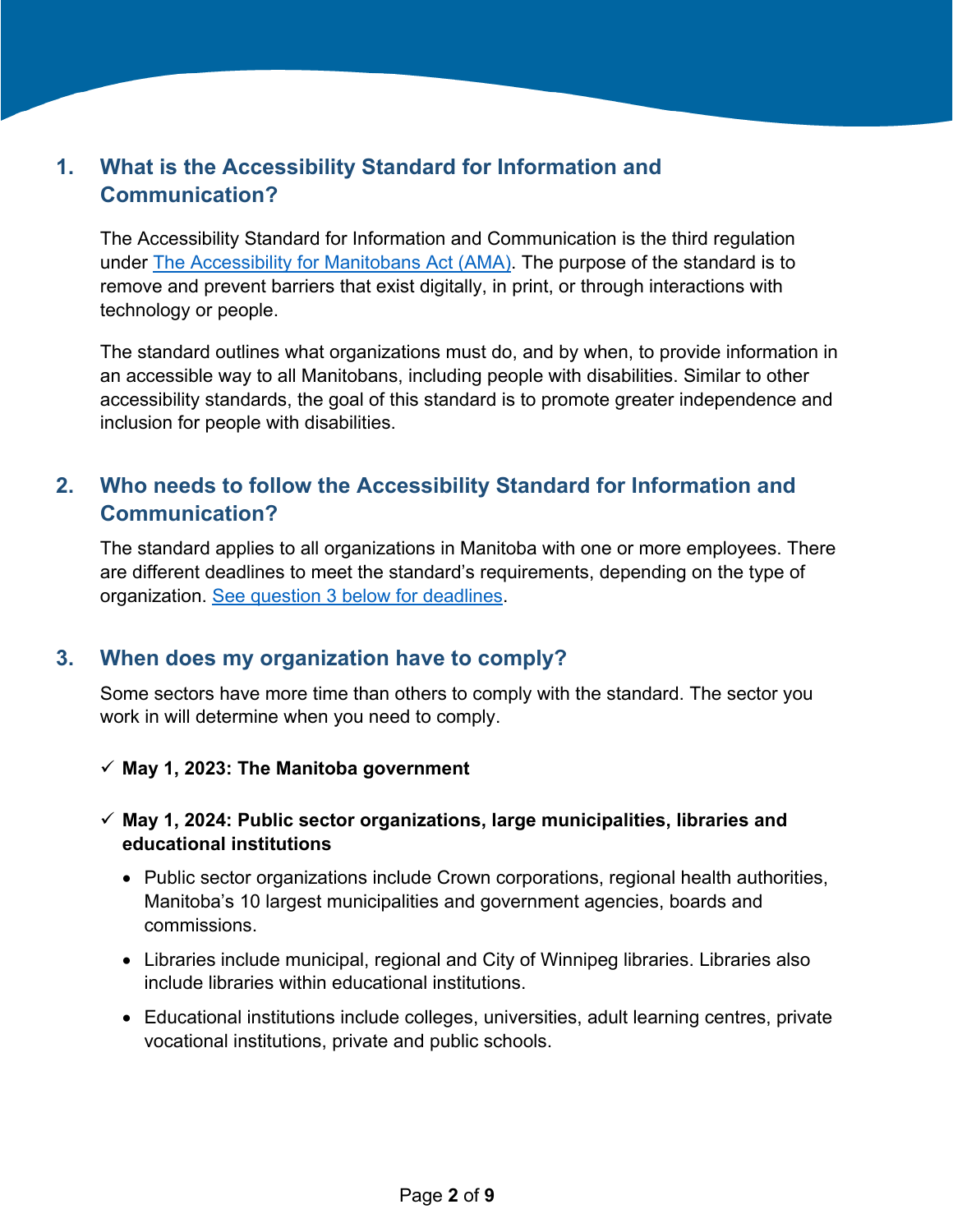- **May 1, 2025: Private sector and non-profit organizations, and small municipalities** 
	- These organizations include businesses and organizations with one or more employees, such as shops, restaurants and professional services and non-profit organizations.
	- Non-profit organizations include charities, places of worship, community organizations and member associations.

## **4. Who benefits from the Accessibility Standard for Information and Communication?**

The Accessibility Standard for Information and Communication requires organizations to remove barriers for people with disabilities who access information and communication. Almost one in four Manitobans have a disability, and nearly every Manitoban knows someone with a disability, or will acquire a disability at some point in their life.

There are many ways people access information and communication based on individual preferences and, more significantly, as a result of their differing abilities to see, hear and understand information or communicate with others. Anticipating barriers by presenting information in a variety of ways will improve communication for everyone.

#### **Information and communication accessibility benefits everyone.**

#### **5. What does my organization need to do?**

Manitoba organizations must already meet the [Accessibility Standard for Customer](https://accessibilitymb.ca/customer-service-standard.html)  [Service](https://accessibilitymb.ca/customer-service-standard.html) and its requirement to communicate in a way that meets customers' needs. The [Accessibility Standard for Information and Communication](https://accessibilitymb.ca/standard-for-info-and-comms.html) provides more specific direction on how to meet customers' needs, including when they are students or library users.

The standard directs organizations to create and maintain accessible websites and web applications. Like the Province of Ontario, and many jurisdictions around the world, the standard directs Manitobans to follow globally accepted Web Content Accessibility Guidelines, or WCAG. For more information [on web accessibility, see question 6 below.](#page-3-0)

Manitoba organizations must also notify the public and respond to requests for communication supports or accessible formats. Other requirements include providing training, and having a feedback process documenting actions and accommodations made in relation to information and communication.

The Accessibility Standard for Information and Communication requires your organization to have measures, policies and practices in place to address barriers to information and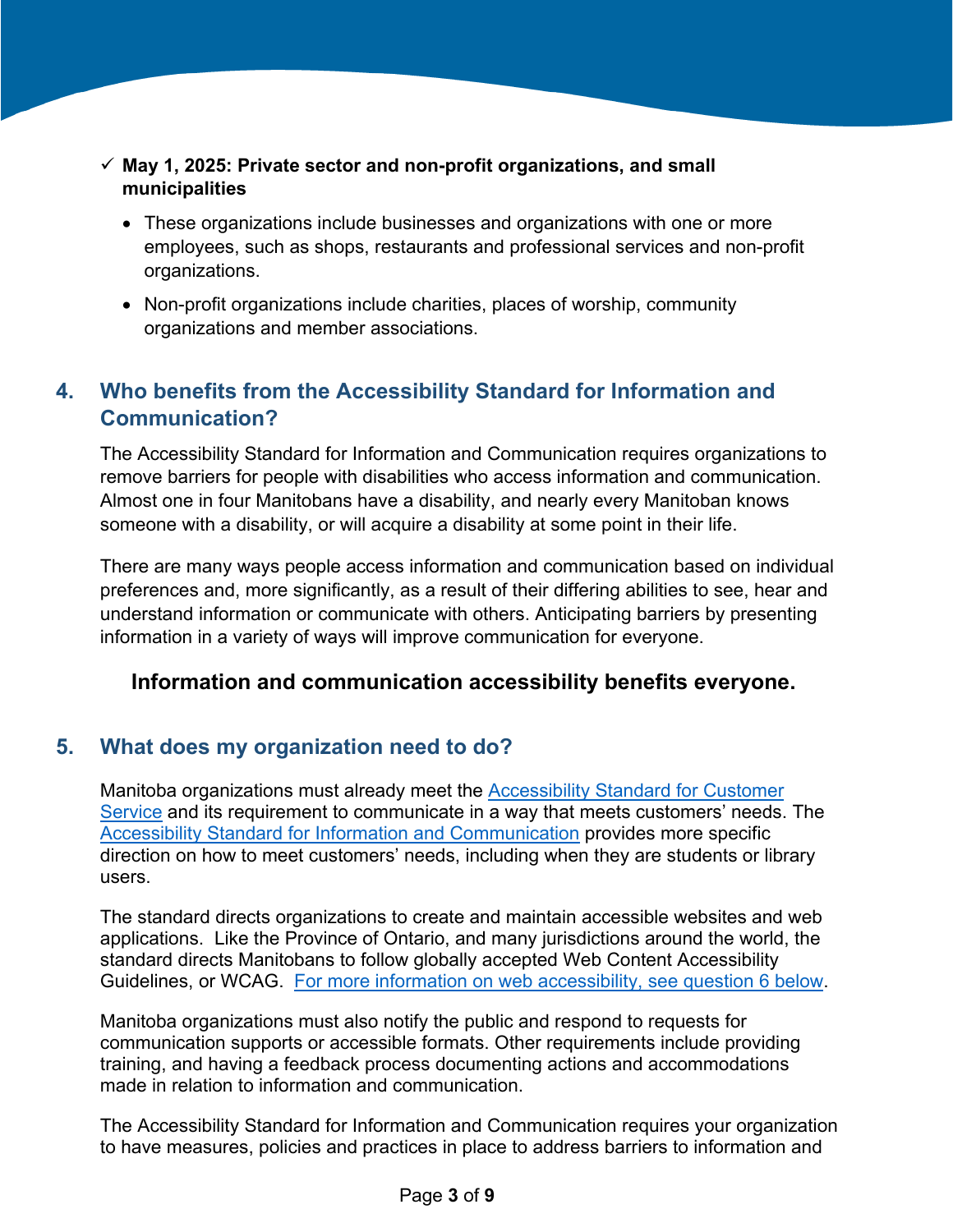communication. All public sector organizations and larger private sector organizations, like businesses and non-profits, with 50 or more employees must document their accessible information and communication policies and make them publicly available.

The Manitoba Accessibility Office is developing checklists, templates and other free tools, training and resources to help your organization comply with these requirements.

## <span id="page-3-0"></span>**6. My organization has a website. Do I have to update it to conform to Web Content Accessibility Guidelines (WCAG)?**

If your organization's web content is published after the standard comes into force for your type of organization, then yes. Also, if your old web content is required for users to access your goods or services, then yes, it would need to conform to the [World Wide](https://www.w3.org/TR/WCAG21/)  [Web Consortium \(W3C\) Web Content Accessibility Guidelines \(WCAG\) 2.1 Level AA,](https://www.w3.org/TR/WCAG21/) at a minimum.

Once the standard applies to you, if your organization is launching or significantly refreshing a web application (accessed on a browser), then your web application must meet, at a minimum, WCAG 2.1 Level AA.

If your organization is a public sector organization (not including small municipalities), a library or educational institution and uses intranet sites, if your intranet content is updated after the standard applies to you, it must follow, at minimum WCAG 2.1 Level AA. If your old intranet sites are required for individuals, including employees, to access information, then they too must meet WCAG 2.1 Level AA requirements.

## **7. I don't have the skills to update my website or web applications to WCAG 2.1 Level AA. Do I still need to comply with the standard?**

If you do not update your web content or web applications after the date the standard applies to you, and they are **not** required to access your goods or services, you would not need to update your web content or web applications.

Under the standard, there are also exceptions where an organization's web content or web applications do not need to meet or exceed WCAG 2.1 Level AA requirements.

If any of the following applies, you do not have to meet or exceed WCAG 2.1 Level AA requirements:

- It is not technically feasible.
- The technology required to publish is not readily available.
- It would result in undue hardship to the organization.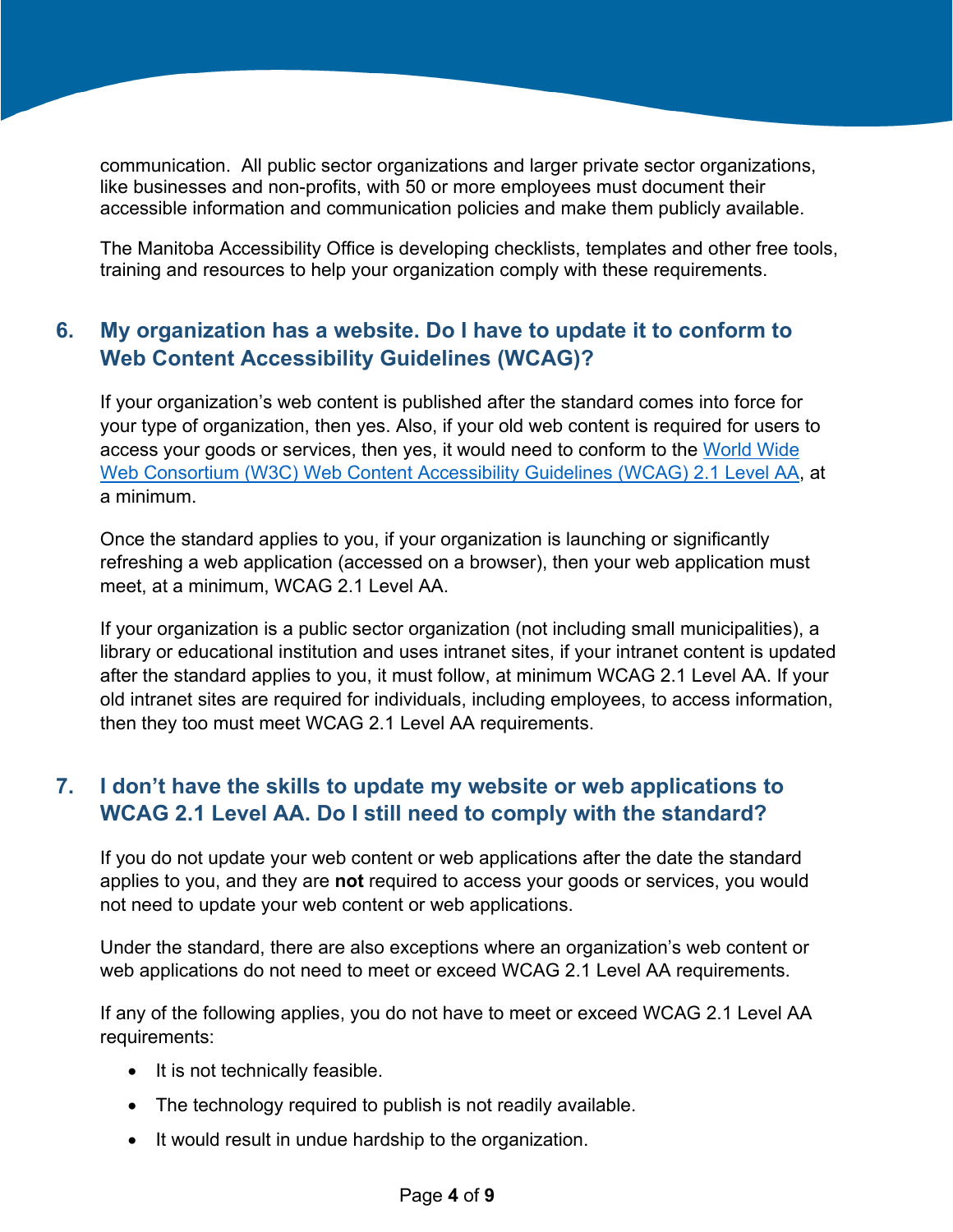- The organization does not have direct control over the web content or web application.
- The web content or web application relates to product labels or other product information.

#### **8. Will mobile apps need to be made accessible under this standard?**

No. The standard only applies to web applications, which are defined as software applications that run on a web server and are accessed by a user through a web browser. This does not include mobile applications. Mobile application developers are still encouraged to keep accessibility in mind for their users when creating and updating mobile apps, as accessibility benefits everyone.

## <span id="page-4-0"></span>**9. My organization provides information to the public. If someone requests it, do we need to provide information in an alternate format?**

Yes. Organizations need to consider the ways in which Manitobans interact with or access information they provide. If you receive a request for information in another way, first, consult with the person making the request to identify a support or a format that removes the barrier. Then provide the format in a timely manner. Do not charge the person making the request more than what you would charge to someone who did not make that request.

#### **10. What are examples of alternate (or accessible) formats?**

Alternate or accessible formats are formats that present printed or electronic documents in different ways to ensure everyone has equal access to the information. People with disabilities may use adaptive or assistive technology that requires an alternate or accessible format so the technology can access the information in a specific manner for the user.

Examples of accessible or alternate formats include:

- large print
- recorded audio
- electronic or digital documents for example, formatted to be accessible for use with a screen reader
- Braille
- writing in plain language
- text transcripts of visual and audio information for example, a video transcript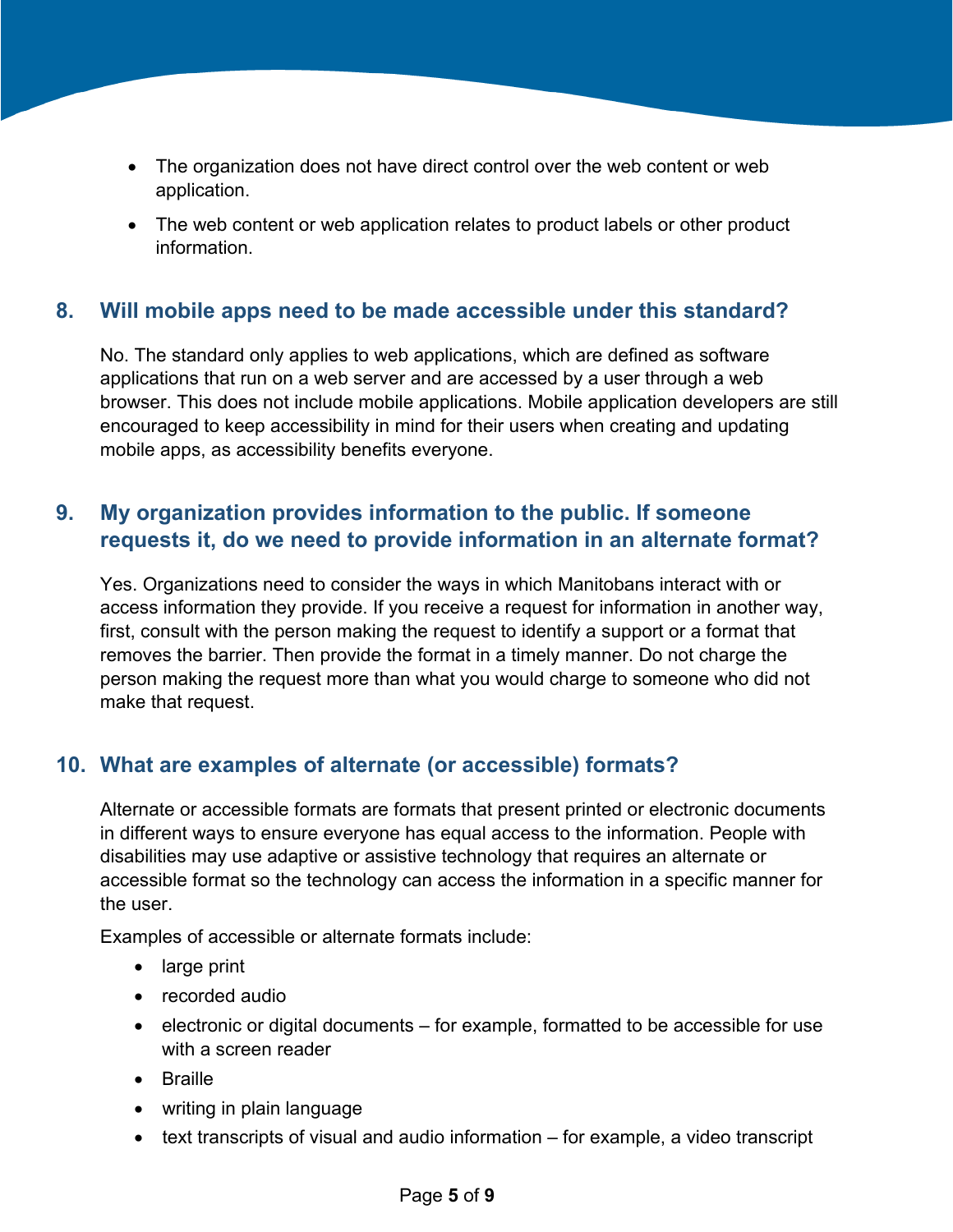## **11. Does my organization need to provide communication supports, like American Sign Language (ASL), if we receive a request?**

Yes. If you receive a request to provide a communication support, similar to [providing an](#page-4-0)  [accessible format,](#page-4-0) you would first consult with the person making the request to identify a communication support that removes the barrier. You would then provide the support in a timely manner. Do not charge the person making a request more than what you would charge someone who did not make a request.

Examples of communication supports include:

- sign language interpretation
- video relay service (VRS)
- intervenor services
- captioning or audio description
- notetaking
- reading the written information aloud to the person directly

## **12. What if my organization can't afford to provide a request for a communication support or accessible format?**

Under the standard, there are exceptions for most organizations in providing the requested support or format. The exemptions do not apply to library materials or educational materials.

If any of the following applies, you do not have to provide the requested communication support or accessible format:

- It is not technically feasible.
- The technology required is not readily available.
- It would result in undue hardship to the organization.
- The organization does not have direct control over the information.
- The information relates to product labels or other product information.

## **13. My organization can't afford to provide a requested communication support or accessible format. Does that count as undue hardship?**

Reasonable accommodation requires your organization to take responsibility for an accommodation, such as a communication support or accessible format, including bearing the costs up to the point of undue hardship. Undue hardship may be met when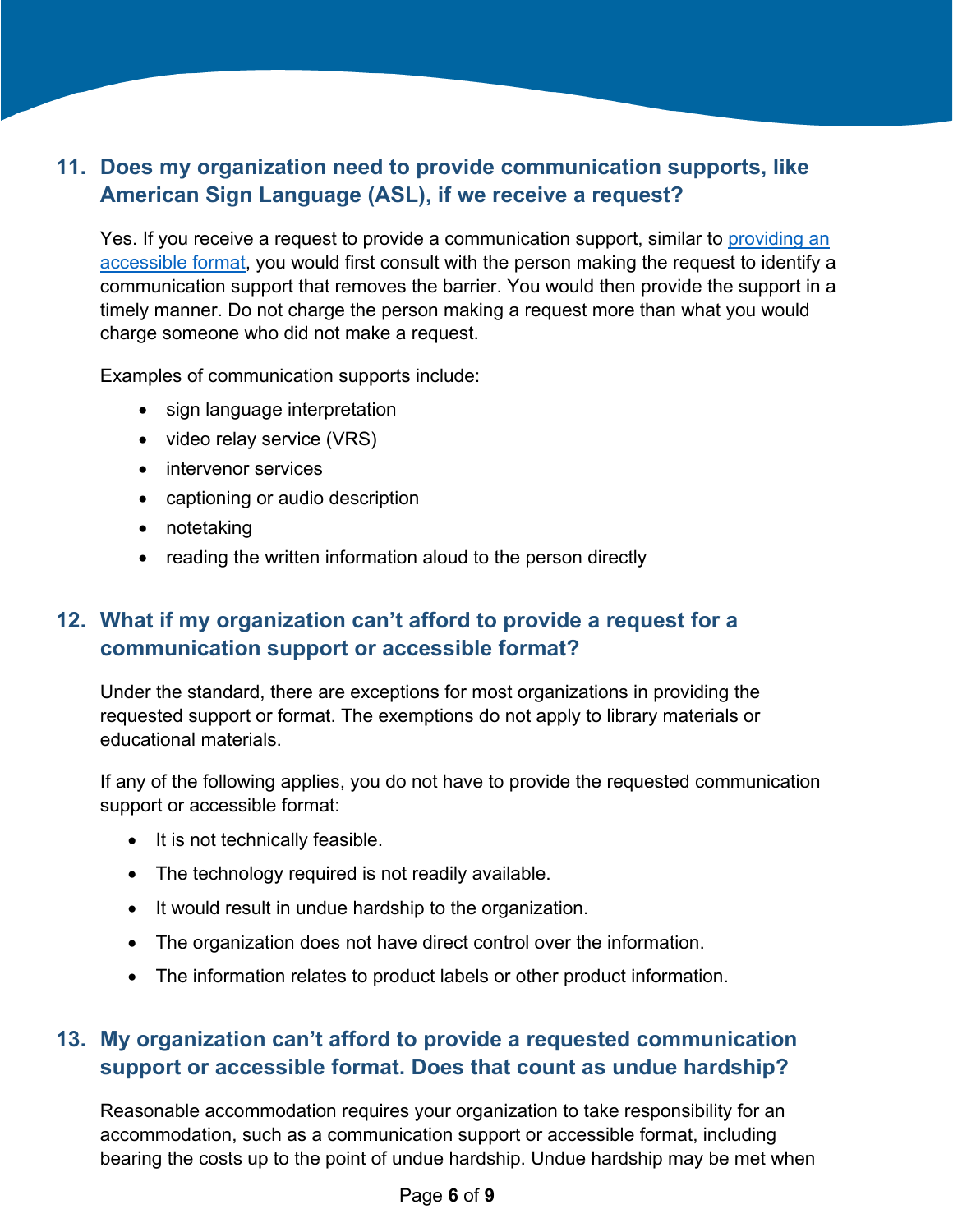there are extreme costs or significant health and safety risks to provide an accommodation. Inconvenience, preferences or some costs do not usually qualify as undue hardship.

If a request creates undue hardship for you, you still need to explore other ways to provide the communication support or accessible format. Work with the person who is making the request to find another way.

For more information on undue hardship, [please contact the Manitoba Human Rights](https://manitobahumanrights.ca/v1/)  [Commission.](https://manitobahumanrights.ca/v1/)

### **14. Is my organization responsible for receiving and responding to feedback about our information and communication?**

Yes, your organization must have a process in place to receive and respond to feedback, including complaints, about your information and communication. The process for receiving and responding to feedback must be appropriate to the circumstances and suitable for people with disabilities. Your organization must document all resulting actions arising from the feedback, and make that information available on request.

## **15. Do I have to provide training on accessible information and communication? Who do I need to train?**

All organizations in Manitoba are required to provide training on the standard to their employees, agents or volunteers who:

- communicate directly with the public or another Manitoba organization on behalf of the organization
- maintain or develop the organization's web content
- purchase or procure information technology or communication tools
- develop or implement an organization's measures, policies and practices on accessible communication

If your organization is an educational institution, you also need to train your educators.

Your organization must ensure that training is provided as soon as reasonably possible after the person is assigned the applicable duties. Ongoing training is also required whenever you update or change your policies, measures and practices related to accessible information and communication.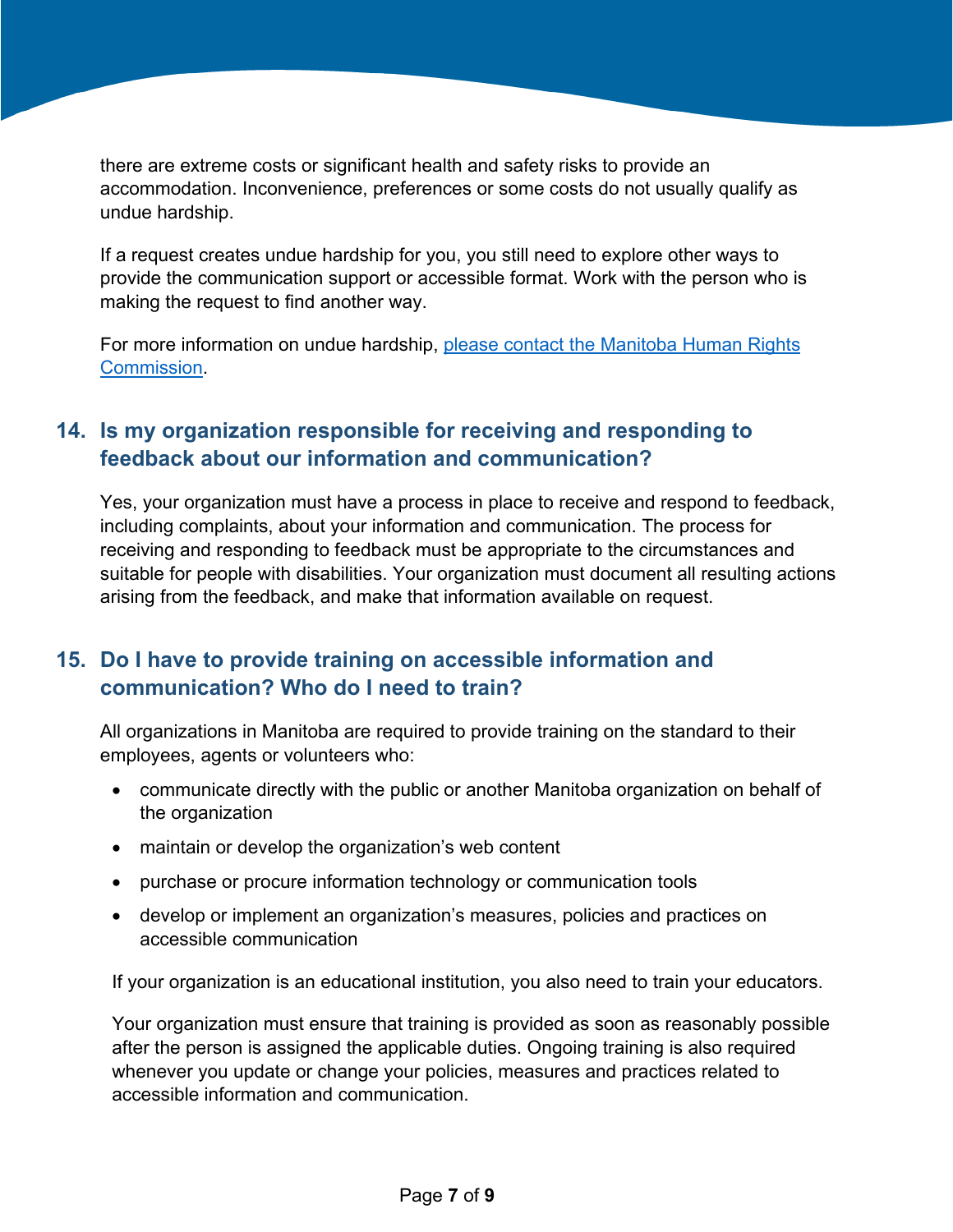As with the first two accessibility standards, the Manitoba Accessibility Office will develop and offer online training to assist your organization to meet the accessible information and communication training requirements.

## **16. What does accessible information and communication training include?**

Training content must include:

- how to identify, prevent and remove barriers to accessible information and communication
- how to provide accessible information and communication, including through a communication support or alternate formats
- a review of [The Human Rights Code,](https://web2.gov.mb.ca/laws/statutes/ccsm/h175e.php) [The Accessibility for Manitobans Act](https://accessibilitymb.ca/law.html) and the Accessibility Standard for Information and Communication.

## **17. How will the Manitoba government monitor and ensure compliance with this standard?**

Once the standard is in force, [Manitoba's Accessibility Compliance Secretariat](https://www.gov.mb.ca/fs/accessibilitycomp/index.html) will conduct audits of policies and other documents related to accessible information and communication. Reviews to determine compliance with accessible web content, web applications and training requirements will also take place. When these are conducted, the aim will be to provide organizations with constructive feedback and, if applicable, a concrete plan to achieve compliance. If this approach is ineffective, activities may be escalated to include sanctions, such as director's orders to comply and the levying of administrative monetary penalties.

## **18. Does meeting the requirements of the Standard for Accessible Information and Communication protect my business or organization from human rights complaints?**

No. While accessibility measures speak well of ensuring the minimum requirements for providing accessible information and communication, they do not rule out the possibility of discrimination as outlined in The Human Rights Code (Manitoba). [The Human Rights](https://web2.gov.mb.ca/laws/statutes/ccsm/h175e.php)  [Code](https://web2.gov.mb.ca/laws/statutes/ccsm/h175e.php) takes priority over all other provincial laws and regulations, unless specifically noted.